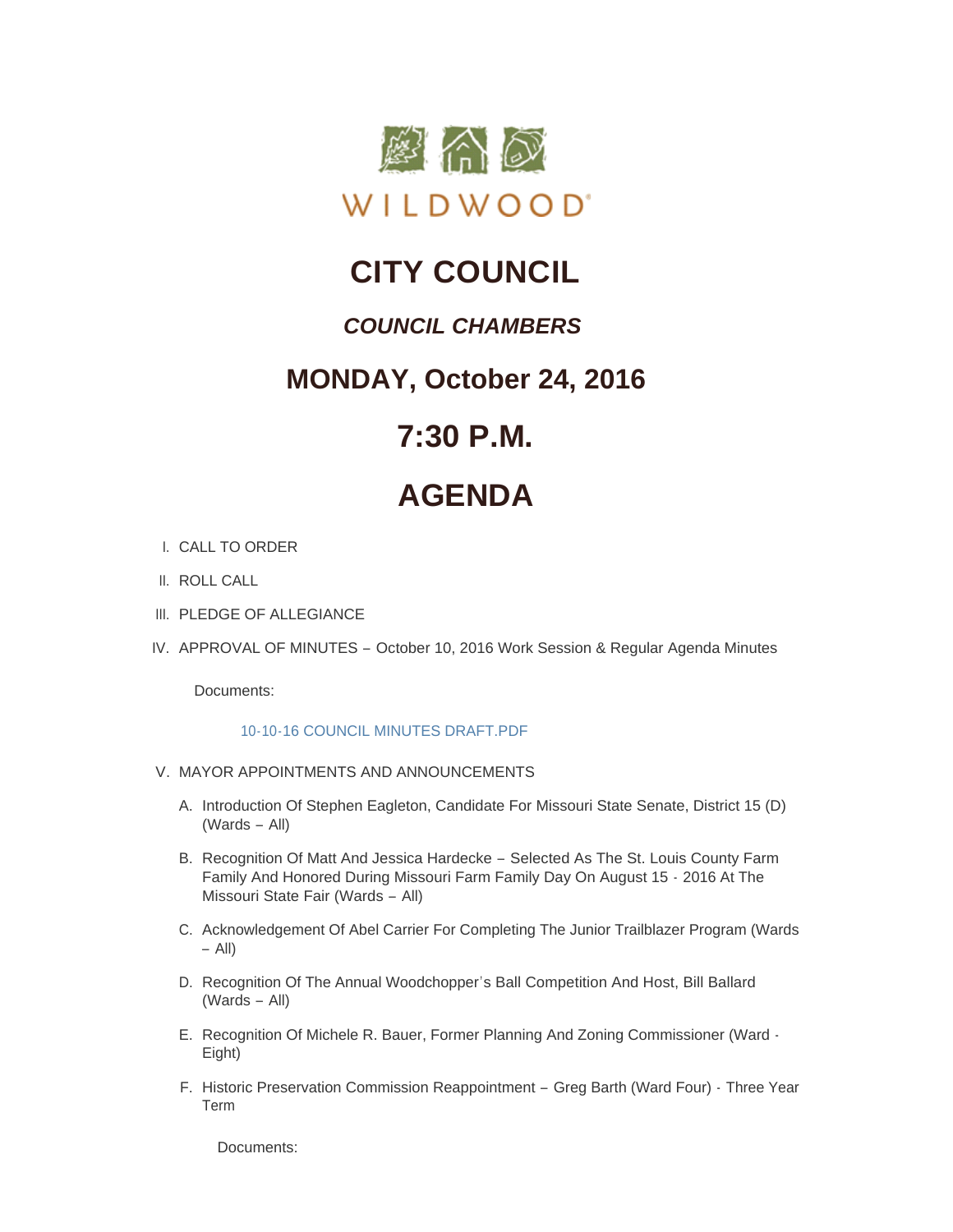#### [REAPPOINTMENT OF GREG BARTH-HPC.PDF](http://mo-wildwood.civicplus.com/AgendaCenter/ViewFile/Item/8500?fileID=12789)

#### VI. PUBLIC PARTICIPATION

#### PUBLIC HEARING(S)/HEARING(S) VII.

A. (Postponed At The January 11, 2016 City Council Meeting - To Remain Postponed) A. A Response To A Communication From Jenny Mitchell, Director Of Property Management For The Desco Group, Which Is Dated October 20, 2015, Regarding St. Louis County's P.C. 219-85 Alfred L. Hicks And J.L. Mason Of Missouri, Inc.

Amended MXD Mixed-Use Development District; south side of Manchester Road, east of Old Fairway Drive (Street Address: 16506 Manchester Road/Locator Number: 23U120480); seeking modifications to an existing site-specific ordinance that governs the Schnucks Wildwood Crossing Center to allow for a third freestanding monument sign along the property's Manchester Road frontage. (Ward – Seven)

#### VIII. LEGISLATION

#### UNFINISHED BUSINESS A.

BILL #2216 1.

AN ORDINANCE AUTHORIZING THE APPROVAL OF A SECOND REPLACEMENT DEPOSIT AGREEMENT FOR "THE ESTATES AT DEER HOLLOW" SUBDIVISION [PB 354; PG 894]; A ONE HUNDRED TWENTY-FIVE (125) ACRE, TWENTY-SEVEN (27) LOT RESIDENTIAL SUBDIVISION LOCATED UPON A TRACT OF LAND BEING PART OF THE SOUTHWEST QUARTER OF THE NORTHEAST QUARTER AND THE EAST HALF OF THE NORTHWEST QUARTER OF SECTION 20, TOWNSHIP 44 NORTH, RANGE 3 EAST, CITY OF WILDWOOD, ST. LOUIS COUNTY, MISSOURI, AND, MORE SPECIFICALLY, SITUATED ON THE SOUTH SIDE OF STATE ROUTE 100, WEST OF HENCKEN ROAD. *Recommended by the Department of Planning* (Second Reading) (Ward Six)

Documents:

#### [BILL 2216.PDF](http://mo-wildwood.civicplus.com/AgendaCenter/ViewFile/Item/8506?fileID=12790)

BILL #2217 2.

AN ORDINANCE OF THE CITY OF WILDWOOD, MISSOURI AUTHORIZING THE MAYOR OF THE CITY TO NEGOTIATE AND EXECUTE A SUBLICENSE AGREEMENTS WITH BAYS-ET HIGH SPEED, LLC, AND WISPER ISP, INC., FOR THE PURPOSE OF PROVIDING CONTINUOUS INTERNET SERVICES FOR CITY RESIDENTS. *Recommended by the Rural Internet Access Committee* (Second Reading) (Wards – All)

 **DIRECT BUDGETARY IMPLICATION: Revenue Neutral**

Documents:

#### [BILL 2217.PDF](http://mo-wildwood.civicplus.com/AgendaCenter/ViewFile/Item/8507?fileID=12791)

- **B. NEW BUSINESS** 
	- 1. PROPOSED AMENDED BILL # 2214-A

AN ORDINANCE AUTHORIZING THE REAPPROVAL OF A MINOR SUBDIVISION PLAT, TO BE KNOWN AS *2461 EATHERTON RD SUBDIVISION* [FORMERLY APPROVED AS *SCHNEIDER SUBDIVISION],* FOR A THIRTY-FOUR (34) ACRE TRACT OF LAND THAT IS PART OF THE WEST HALF OF THE SOUTHWEST QUARTER OF SECTION 1 AND PART OF LOT 2 OF 'DREINHOEFER ESTATE' [PLAT BOOK 1, PAGE 63] IN THE EAST HALF OF THE SOUTHEAST QUARTER OF SECTION 2, BOTH OF WHICH ARE LOCATED IN TOWNSHIP 44 NORTH, RANGE 3 EAST, CITY OF WILDWOOD, ST. LOUIS COUNTY, MISSOURI AND, MORE SPECIFICALLY, SITUATED BETWEEN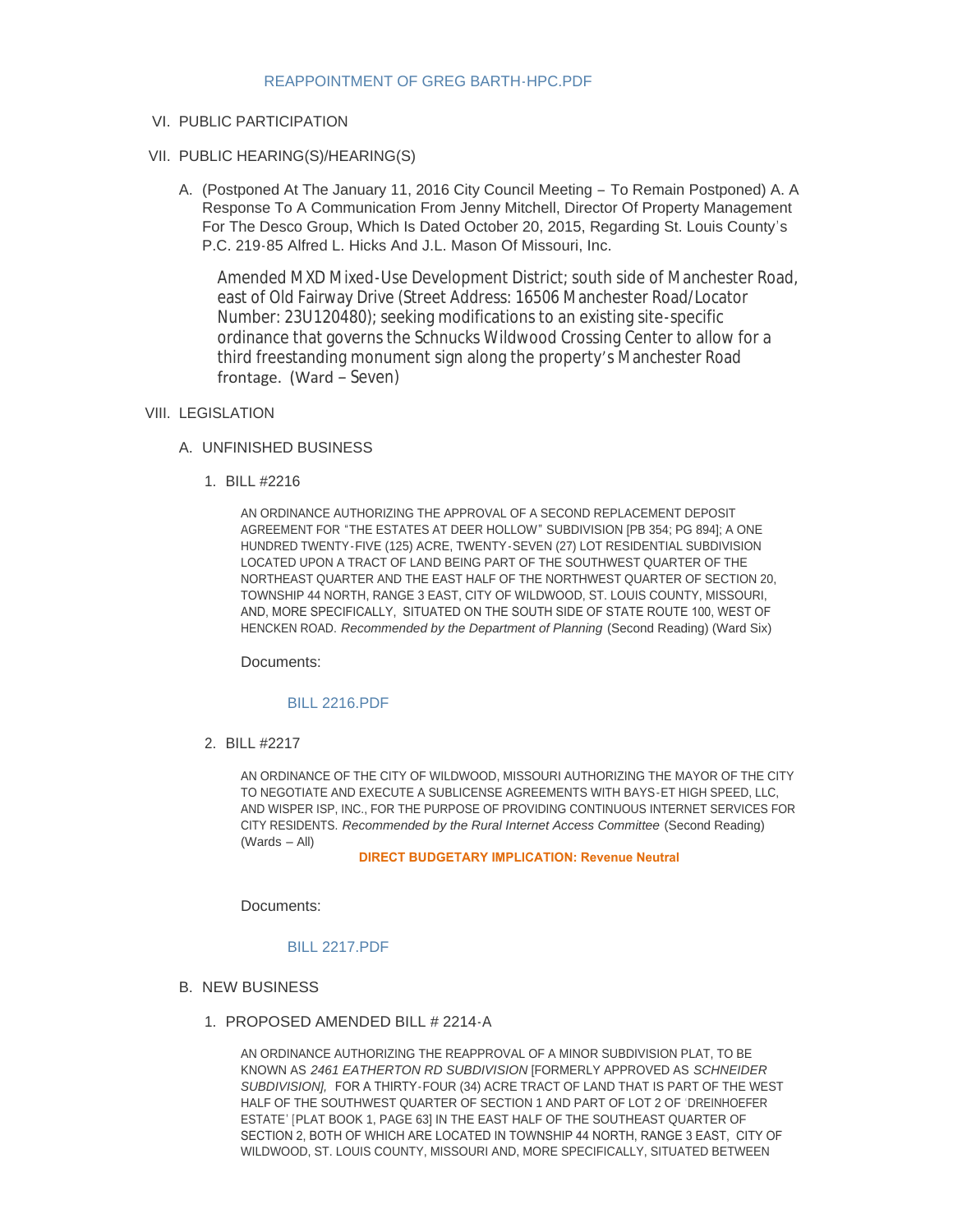STATE ROUTE 109 TO THE WEST AND EATHERTON ROAD TO THE EAST, ALL BEING NORTH OF VIOLA GILL LANE, FOR THE PURPOSES OF CREATING THREE (3) LOTS FOR FUTURE DEVELOPMENT AND DEDICATION OF A PORTION OF PUBLIC RIGHT-OF-WAY FOR THE EXTENSION OF MAIN STREET. (Ward Eight) *Recommended by the Department of Planning* (First Reading) (Ward – Eight)

Documents:

#### [BILL 2214-A.PDF](http://mo-wildwood.civicplus.com/AgendaCenter/ViewFile/Item/8509?fileID=12792)

BILL #2218 2.

AN ORDINANCE AUTHORIZING THE APPROVAL OF A RECORD PLAT, TRUST INDENTURE, GENERAL WARRANTY DEED, AND A DEPOSIT AGREEMENT, WITH ASSOCIATED LETTERS OF CREDIT GUARANTEEING CERTAIN REQUIRED IMPROVEMENTS THEREIN, FOR A TWELVE (12) LOT RESIDENTIAL SUBDIVISION THAT IS LOCATED ON A TRACT OF LAND IN THE NORTH HALF OF THE NORTHWEST QUARTER OF SECTION 12, TOWNSHIP 44 NORTH, RANGE 3 EAST, CITY OF WILDWOOD, ST. LOUIS COUNTY, MISSOURI AND, MORE SPECIFICALLY, SITUATED ON THE WEST SIDE OF CENTER AVENUE, SOUTH OF MANCHESTER ROAD, TO BE KNOWN AS "*STONE MILL SUBDIVISION.*" (*Recommended by the Department of Planning* (First Reading) (Ward – Eight)

Documents:

#### [BILL 2218.PDF](http://mo-wildwood.civicplus.com/AgendaCenter/ViewFile/Item/8510?fileID=12793)

- IX. RESOLUTIONS
	- A. RESOLUTION #2016-32

A RESOLUTION OF THE CITY COUNCIL OF THE CITY OF WILDWOOD, MISSOURI, AUTHORIZING THE CITY ADMINISTRATOR TO EXECUTE A PURCHASE ORDER FOR PAYMENT TO MITCHELL, INC. D/B/A MITCHELL LAWN & LANDSCAPE FOR LANDSCAPE IMPROVEMENTS AT THE ENTRANCE OF PINE CREEK SUBDIVISION. (Ward – One) **DIRECT BUDGETARY IMPLICATION: Revenue Neutral**

Documents:

#### [RES 2016-32.PDF](http://mo-wildwood.civicplus.com/AgendaCenter/ViewFile/Item/8512?fileID=12794)

B. RESOLUTION #2016-33

A RESOLUTION OF THE CITY COUNCIL OF THE CITY OF WILDWOOD, MISSOURI, CONSENTING TO THE MAYOR'S APPOINTMENT OF STEPHEN V. CROSS TO THE BOARD OF DIRECTORS OF THE CROSSINGS COMMUNITY IMPROVEMENT DISTRICT. (Wards – All)

Documents:

#### [RES 2016-33.PDF](http://mo-wildwood.civicplus.com/AgendaCenter/ViewFile/Item/8513?fileID=12795)

- X. OTHER
	- A. Receive & File

Recommendation Report for the Payne Family Homes Appeal Process regarding